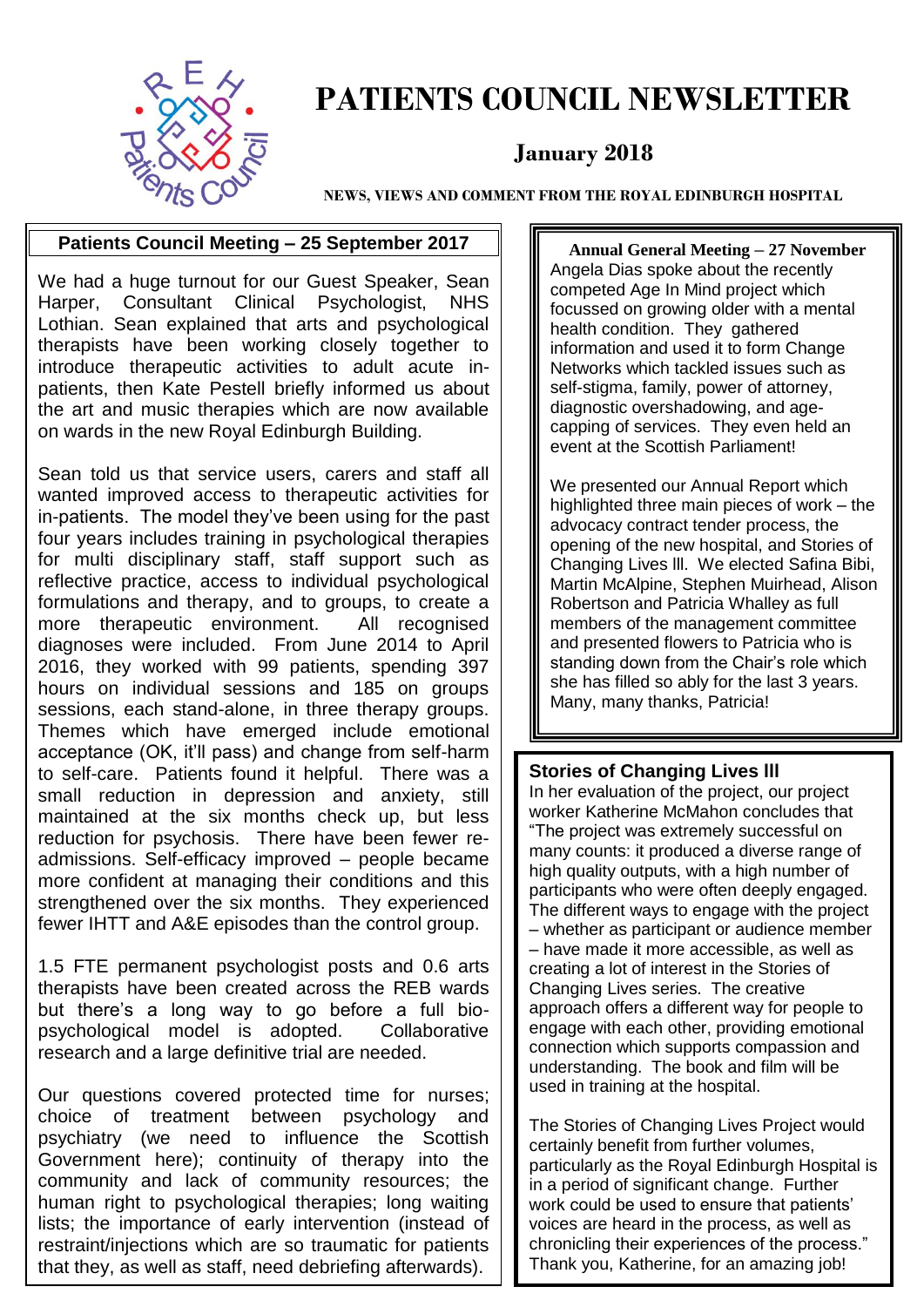#### **Group Advocacy**

At our December group advocacy meeting in Braids ward, patients discussed the different models of care they had experienced in various wards over the years. They compared and contrasted the different approaches used and degrees of freedom allowed throughout their admissions. Some felt that in recent times, the level of restrictions being applied to them had actually increased; that wards had become "stricter" over time, especially in regard to the granting and removal of passes; they talked about often feeling they were being punished for breaking the rules.

This led on to a discussion about human rights and the dispiriting sense that services on the ground seem to be moving in the opposite direction to the new human rights ideas proposed in documents like the UN Convention on the Rights of People with Disabilities (UNCRPD). Instead of a shift away from the use of compulsion, patients tell us they feel more subject to force than ever before. Failing to recognise our fundamental human rights to autonomy and self-determination, the system creakily insists on using out-moded ideas of substituted decision-making via the Tribunal system. We should be moving towards a situation where the role of services is to support us to make our own decisions about what care and treatment we want, or even whether or not we want it at all. Many patients do not feel this is happening.

15 years ago, Scotland patted itself on the back about the then new Mental Health (Care and Treatment) Act, proudly claiming to have one of the most progressive human rights approaches towards mental health in the world. 10 years ago the UNCRPD changed the landscape dramatically and arguably Scotland has failed to keep up with the advances in human rights thinking. Other countries have been more innovative and bold: For example, in Tromso, Norway, patients now have the option of medication-free in-patient treatment, all based on the central principle that patients should have the right to choose/not choose their treatment.

There are admittedly some reasons to be hopeful– both the National and the forthcoming Edinburgh Strategy for Mental Health and Wellbeing extol the virtue of recognising our human rights, while accepting that a 'sea-change' will be required to get us there.

#### **Have a look at our website**

#### **[www.rehpatientscouncil.org.uk](http://www.rehpatientscouncil.org.uk/)**

**Lots of information about the Patients Council and links to other interesting items**

**www.facebook.com/rehpatientscouncil/**

#### **twitter.com/rehpatients**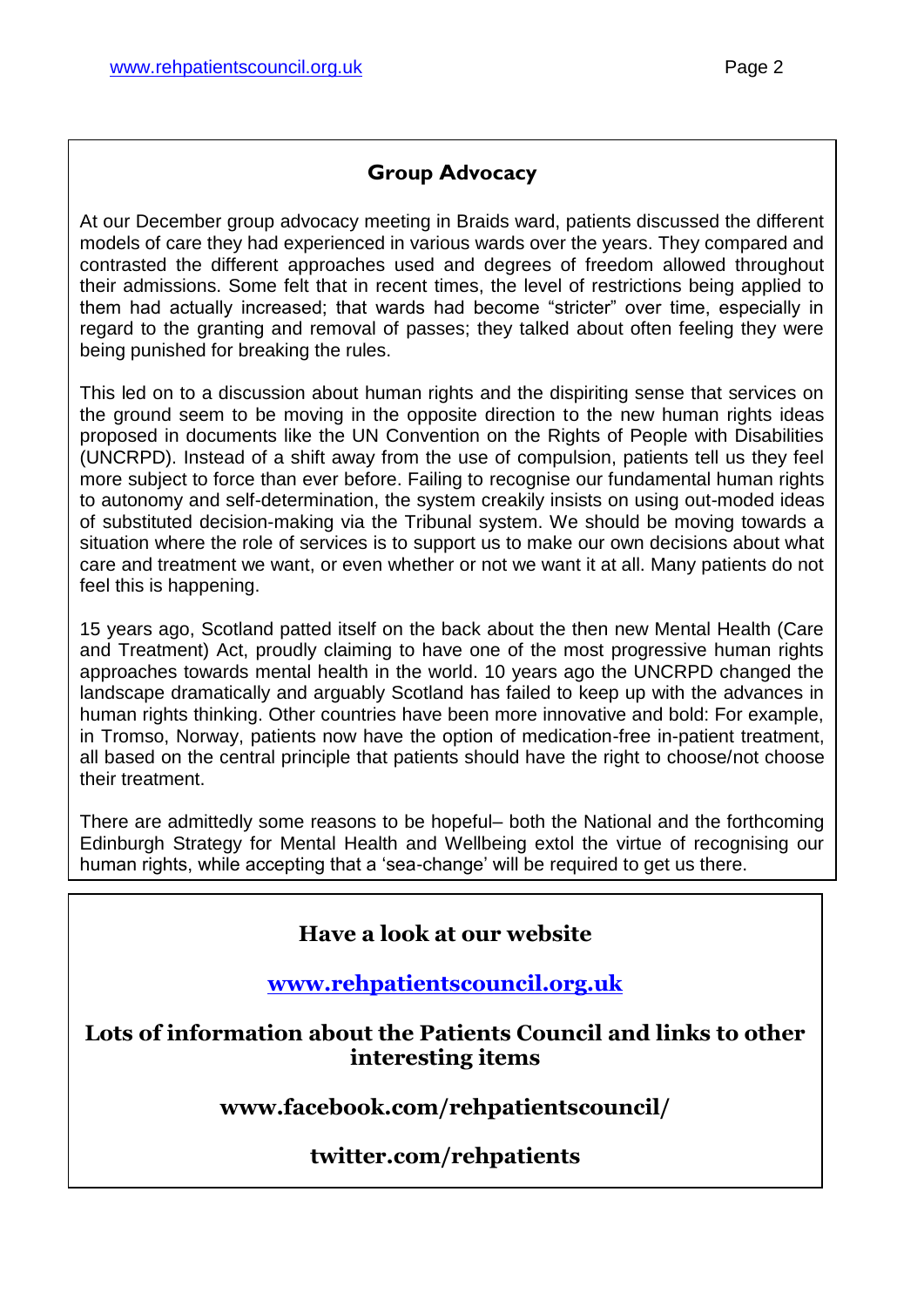#### **The Royal Edinburgh Hospital Patients' Council**

The Patients Council is an independent collective advocacy project for people who use or have used the services of the hospital. We provide a forum for common issues about mental health treatment and care and represent patients' interests in order to improve services. We hold general meetings every two months. To get involved with mental health issues from the service-user's viewpoint, contact our staff.

 **Telephone:** 0131 537 6462 **Email**: [info@rehpatientscouncil.org.uk](mailto:info@rehpatientscouncil.org.uk)

**Write**: The Patients' Council, Royal Edinburgh Hospital, Morningside Terrace, EH10 5HF

#### **Our Management Committee**

Martin McAlpine, Stephen Muirhead, Alison Robertson, Patricia Whalley

> *Co-opted members:* Cathy Robertson, Isla Jack, Safina Bibi

#### **PATIENTS COUNCIL MEETINGS 2018 2 – 3.30pm, The Hive**

**29 January**

**19 March**

**28 May**

**23 July**

**24 September**

**26 November: Annual General Meeting 1.30 – 3pm with refreshments**

#### History of the Patients Council

A few of our members have written a history of the Royal Edinburgh Hospital Patients Council highlighting some of our activities since 2000. Please contact us for a copy.

To receive the newsletter direct, by post or e-mail, please complete and return this section. *I would prefer to receive the Newsletter by post □ email □ (tick as appropriate)* Name

Email\_\_\_\_\_\_\_\_\_\_\_\_\_\_\_\_\_\_\_\_\_\_\_\_\_\_\_\_\_\_\_\_\_\_\_\_\_\_\_\_\_\_\_\_\_\_\_\_\_\_\_\_\_\_\_\_\_\_\_\_\_\_\_\_\_\_\_\_\_\_\_\_\_\_

 $R E$ 

The Royal Edinburgh Hospital Patients Council is a registered charity Scottish Charity No SC021800 Our offices are between Outpatients and Mental Health Tribunal in the ADC **www.rehpatientscouncil.org.uk**

Address **Address Post code**